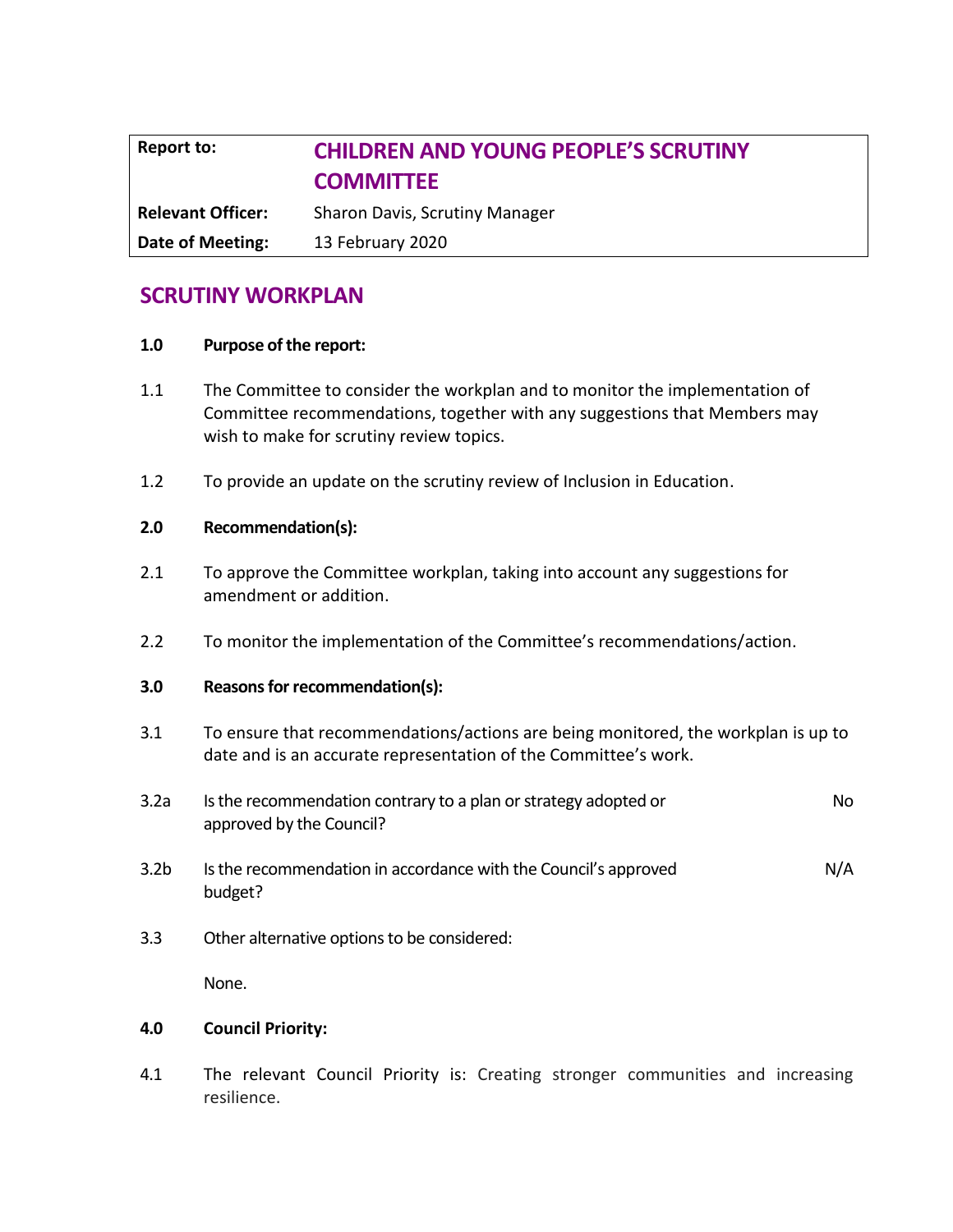### **5.0 Background Information**

#### 5.1 **Scrutiny Workplan**

- 5.1.1 The Scrutiny Committee Workplan is attached at Appendix 6(a). The workplan is a flexible document that sets out the work that the Committee will undertake over the course of the year.
- 5.1.2 Committee Members are invited, either now or in the future, to suggest topics that might be suitable for scrutiny in order that they be added to the workplan.

#### 5.2 **Monitoring Implementation of Recommendations**

- 5.2.1 The table attached at Appendix 6(b) has been developed to assist the Committee in effectively ensuring that the recommendations made by the Committee are acted upon. The table will be regularly updated and submitted to each Committee meeting.
- 5.2.2 Members are requested to consider the updates provided in the table and ask follow up questions as appropriate to ensure that all recommendations are implemented.

#### **5.3 Inclusion in Education Scrutiny Review**

- 5.3.1 A meeting of the working group undertaking the review took place on 15 January 2020, which was well attended by Headteachers and Principals. Following this factgathering meeting, next steps and draft recommendations will be considered at the working group's next meeting on 13 February 2020.
- 5.3.2 Does the information submitted include any exempt information? No

### 5.4 **List of Appendices:**

Appendix 6(a) – Children and Young People's Scrutiny Committee **Workplan** Appendix 6(b) – Children and Young People's Scrutiny Committee Action Tracker

#### **6.0 Legal considerations:**

- 6.1 None.
- **7.0 Human Resources considerations:**
- 7.1 None.